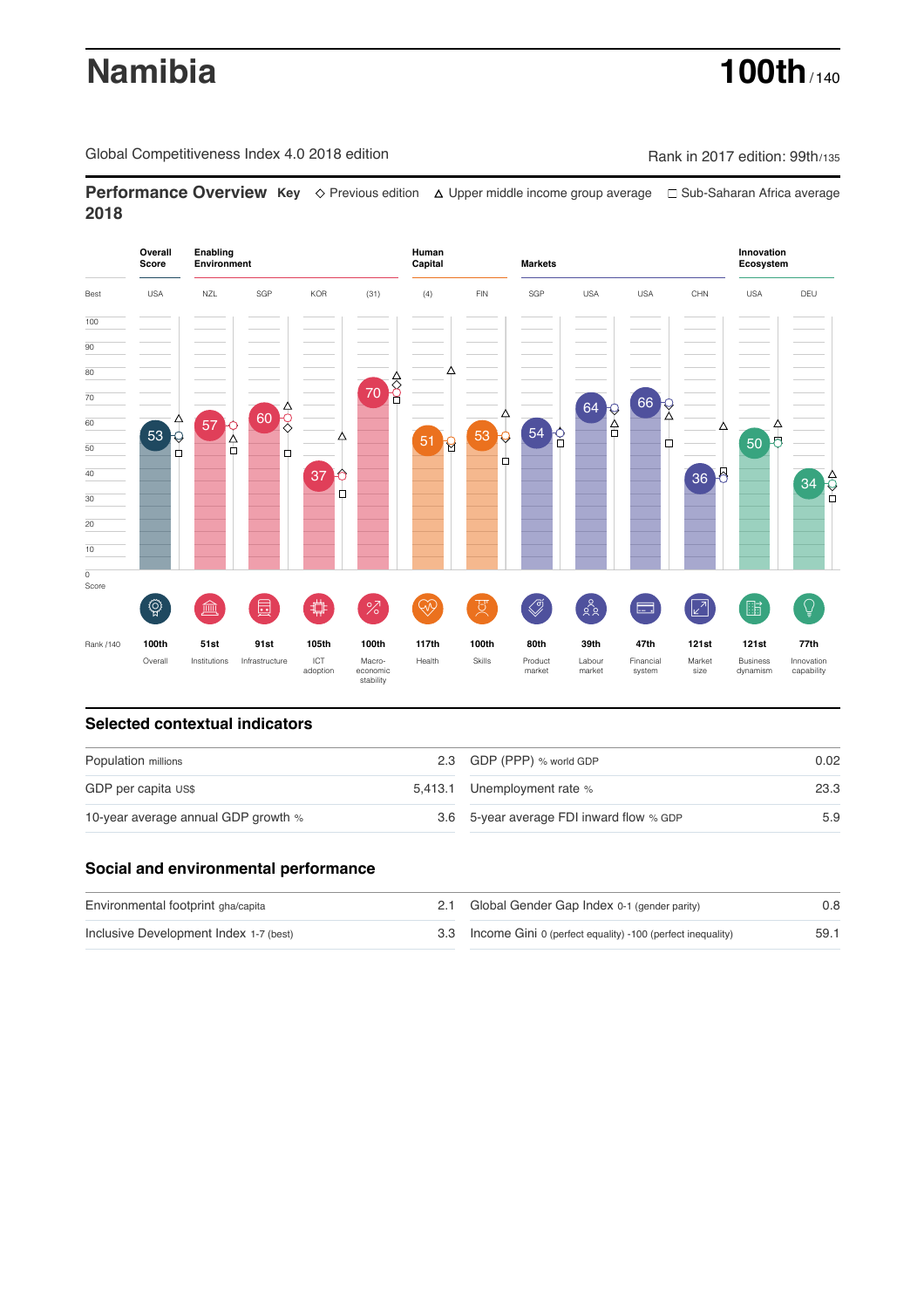### **Namibia 100th**/140

| <b>Index Component</b>                                                   | Value                    | Score *              | Rank/140     | <b>Best Performer</b>        |
|--------------------------------------------------------------------------|--------------------------|----------------------|--------------|------------------------------|
| Pillar 1: Institutions 0-100 (best)                                      |                          | 57.2 ↑               | 51           | <b>New Zealand</b>           |
| 1.01 Organized crime 1-7 (best)                                          | 4.7                      | 61.2 $\uparrow$      | 79           | Finland                      |
| 1.02 Homicide rate /100,000 pop.                                         | 17.1                     | $43.6 =$             | 128          | Multiple (9)                 |
| 1.03 Terrorism incidence 0 (very high) -100 (no incidence)               | 100.0                    | $100.0 =$            | $\mathbf{1}$ | Multiple (24)                |
| 1.04 Reliability of police services 1-7 (best)                           | 4.3                      | 55.3 $\uparrow$      | 75           | Finland                      |
| 1.05 Social capital 0-100 (high)                                         | 53.0                     | $53.0 =$             | 55           | Australia                    |
| 1.06 Budget transparency 0-100 (best)                                    | 73.1                     | $73.1 =$             | 27           | Multiple (2)                 |
| 1.07 Judicial independence 1-7 (best)                                    | 5.3                      | $71.1 \; \downarrow$ | 27           | Finland                      |
| 1.08 Efficiency of legal framework in challenging regulations 1-7 (best) | 4.3                      | 54.9 ↓               | 24           | Finland                      |
| 1.09 Freedom of the press 0-100 (worst)                                  | 20.2                     | 79.8 ↓               | 24           | Norway                       |
| 1.10 Burden of government regulation 1-7 (best)                          | 3.9                      | 47.6 ↓               | 39           | Singapore                    |
| 1.11 Efficiency of legal framework in settling disputes 1-7 (best)       | 4.5                      | 59.0 ↓               | 30           | Singapore                    |
| 1.12 E-Participation Index 0-1 (best)                                    | 0.39                     | 39.3 ↑               | 116          | Multiple (3)                 |
| 1.13 Future orientation of government 1-7 (best)                         | 4.1                      | 51.7 $\sqrt{ }$      | 40           | Singapore                    |
| 1.14 Incidence of corruption 0-100 (best)                                | 51.0                     | 51.0 $\sqrt{ }$      | 46           | New Zealand                  |
| 1.15 Property rights 1-7 (best)                                          | 5.2                      | 69.8 $\sqrt{ }$      | 31           | Finland                      |
| 1.16 Intellectual property protection 1-7 (best)                         | 4.7                      | 62.1 $\uparrow$      | 40           | Finland                      |
| 1.17 Quality of land administration 0-30 (best)                          | 8.5                      | $28.3 =$             | 110          | Singapore                    |
| 1.18 Strength of auditing and reporting standards 1-7 (best)             | 5.1                      | 68.7 ↓               | 44           | Finland                      |
| 1.19 Conflict of interest regulation 0-10 (best)                         | 5.7                      | $57.0 =$             | 65           | Multiple (2)                 |
| 1.20 Shareholder governance 0-10 (best)                                  | 5.0                      | $50.0 =$             | 81           | Kazakhstan                   |
| 圓<br>Pillar 2: Infrastructure 0-100 (best)                               | $\overline{\phantom{0}}$ | 59.7 个               | 91           | Singapore                    |
| 2.01 Road connectivity index 0-100 (best)                                | 92.8                     | $92.8 =$             | 10           | <b>United States</b>         |
| 2.02 Quality of roads 1-7 (best)                                         | 5.1                      | 68.2 ↑               | 28           | Singapore                    |
|                                                                          | 3.2                      | $8.0 =$              | 80           |                              |
| 2.03 Railroad density km of roads/square km                              | 2.9                      | 31.4 $\uparrow$      | 80           | Multiple (20)<br>Switzerland |
| 2.04 Efficiency of train services 1-7 (best)                             |                          | 24.1 $\sqrt{ }$      |              |                              |
| 2.05 Airport connectivity score                                          | 4,338.9                  |                      | 119          | Multiple (8)                 |
| 2.06 Efficiency of air transport services 1-7 (best)                     | 4.9                      | 65.8 ↑               | 50           | Singapore                    |
| 2.07 Liner Shipping Connectivity Index 0-157.1 (best)                    | 15.4                     | 15.4 $\sqrt{ }$      | 71           | Multiple (4)                 |
| 2.08 Efficiency of seaport services 1-7 (best)                           | 4.6                      | 60.4 $\sqrt{ }$      | 41           | Singapore                    |
| 2.09 Electrification rate % pop.                                         | 55.9                     | 55.9 ↑               | 116          | Multiple (66)                |
| 2.10 Electric power transmission and distribution losses % output        | 7.0                      | $96.9$ ↑             | 41           | Multiple (9)                 |
| 2.11 Exposure to unsafe drinking water % pop.                            | 28.8                     | 72.6 ↑               | 103          | Multiple (23)                |
| 2.12 Reliability of water supply 1-7 (best)                              | 5.1                      | 68.9 ↑               | 57           | Switzerland                  |
| ₽<br>Pillar 3: ICT adoption 0-100 (best)                                 |                          | $37.3 +$             | 105          | Korea, Rep.                  |
| 3.01 Mobile-cellular telephone subscriptions /100 pop.                   | 104.5                    | 87.1 ↓               | 95           | Multiple (68)                |
| 3.02 Mobile-broadband subscriptions /100 pop.                            | 59.3                     | n/a                  | 83           | <b>United Arab Emirates</b>  |
| 3.03 Fixed-broadband Internet subscriptions /100 pop.                    | 2.5                      | $5.0 +$              | 102          | Switzerland                  |
| 3.04 Fibre Internet subscriptions /100 pop.                              | 0.0                      | n/a                  | 103          | Korea, Rep.                  |
| 3.05 Internet users % pop.                                               | 31.0                     | 31.0 $\uparrow$      | 101          | Iceland                      |
| <sup>%</sup> Pillar 4: Macroeconomic stability 0-100 (best)              | $\overline{a}$           | 69.9 ↓               | 100          | Multiple (31)                |
| 4.01 Inflation annual % change                                           | 6.4                      | 93.2 $\sqrt{ }$      | 111          | Multiple (74)                |
| 4.02 Debt dynamics 0-100 (best)                                          | 46.7                     | 46.7 ↓               | 102          | Multiple (36)                |
| ųÿ<br>Pillar 5: Health 0-100 (best)                                      |                          | 51.5 ↑               | 117          | Multiple (4)                 |
| 5.01 Healthy life expectancy years                                       | 56.5                     | $51.5$ ↑             | 116          | Multiple (4)                 |
| 섯<br>Pillar 6: Skills 0-100 (best)                                       | $\overline{a}$           | 52.7 $\uparrow$      | 100          | <b>Finland</b>               |
| 6.01 Mean years of schooling Years                                       | 8.5                      | $56.7 =$             | 85           | Finland                      |
| 6.02 Extent of staff training 1-7 (best)                                 | 4.3                      | $55.2$ ↑             | 43           | Switzerland                  |
| 6.03 Quality of vocational training 1-7 (best)                           | 3.8                      | 47.0 ↓               | 86           | Switzerland                  |
| Skillset of graduates 1-7 (best)<br>6.04                                 | 3.7                      | 44.8 ↑               | 99           | Switzerland                  |
| 6.05 Digital skills among population 1-7 (best)                          | 3.4                      | 39.6 $\sqrt{ }$      | 119          | Sweden                       |
| 6.06 Ease of finding skilled employees 1-7 (best)                        | 3.5                      | 41.9 $\sqrt{ }$      | 114          | <b>United States</b>         |
| 6.07 School life expectancy Years                                        | 11.7                     | $65.0 =$             | 103          | Multiple (9)                 |
| 6.08 Critical thinking in teaching 1-7 (best)                            | 3.2                      | 36.6 个               | 82           | <b>United States</b>         |
| 6.09 Pupil-to-teacher ratio in primary education Ratio                   | 29.8                     | $50.6 =$             | 104          | Multiple (6)                 |
|                                                                          |                          |                      |              |                              |